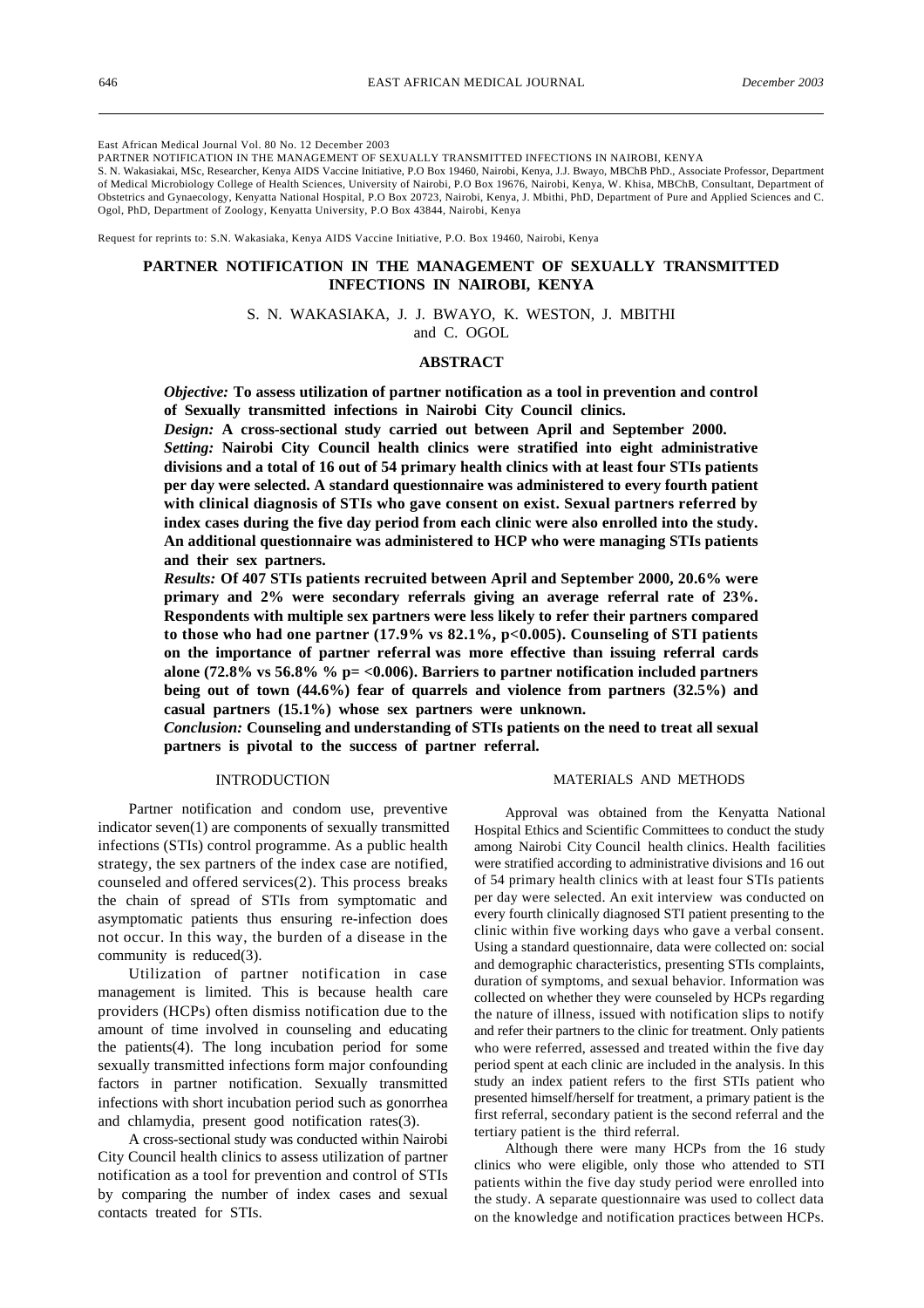## RESULTS

*Social Demographic Characteristics:* A total of 407 STIs patients were enrolled into the study between April and September 2000 with a mean age of  $27.6 \pm 7.5$ (range 17 to 54) years. Of these 58.7% were women, 62.9% married and 33.7% were single (Table 1).

Most of the patients had formal education as follows: 31.4% secondary, 27.2% primary and 1.5% college/university education. There were more Protestants than Catholics (56% vs. 32%). A third of STIs patients were below poverty line; 12.6% earned less than US\$27.00 a month and 17.5% had no regular income with the majority (19.4%) being housewives. Casual workers were among 50.7% who earned between US\$27- 108 while small business people were among 19.2% that earned over US\$108.00 per month.

Patients took a long time before seeking STIs treatment. Only 25.8% sought treatment in less than a week compared to 31.4% who took more than four weeks. Presenting symptoms varied between sexes with predominant symptoms in females being vaginal discharge (38.8%), lower abdominal pain (23.8%) and genital ulcers (17.6%) while urethral discharge (26%) and

genital ulcers (29.2%) were the complaints in males  $(Table 2)$ 

*Practices of Health Care Providers:* Of the 36 HCPs (33 nurses, two doctors and one clinical officer) enrolled into the study, 77.8% were females aged between 25 and 54 years with working experience ranging between 1 and 31 years. All of the HCPs had in-service training in syndromic management of STIs in the past 1 to 12 years. Eagerness to upgrade their skills was shown by 97.2% of HCPs who requested for training in STDs/HIV/ AIDS management (41.7%) and in counseling (36.1%). Training in counseling would seem a priority given the nature of their work and the fact that only 8.3% had prior training in counseling.

Health care providers had a copy of the flow chart and 91.7% followed the Ministry of Health National Guidelines on STIs syndromic management. From interviews HCPs, 90.3% advised patients on partner notification and 82.1% provided contact / referral cards. Further 86.1% provided education on compliance (51.6%), and use of drugs (54.%) to STIs patients and warned them on the risk of HIV/AIDS (83.3%). In addition 61.0% stated that they provided advice and instructions (44.4%) on the use of and provided condoms (91.7%) to STIs patients.

| Demographic Characteristics of Patients |           |            |  |
|-----------------------------------------|-----------|------------|--|
| Variable                                | Frequency | Percentage |  |
| Age in years                            |           |            |  |
| $15 - 20$                               | 59        | 14.4       |  |
| $21 - 25$                               | 127       | 31.3       |  |
| $26 - 30$                               | 126       | 31         |  |
| $31 - 35$                               | $48\,$    | 11.9       |  |
| $36 - 40$                               | 23        | 5.7        |  |
| $41 - 45$                               | 13        | 3.2        |  |
| $46 - 50$                               | $10\,$    | 2.5        |  |
| Gender                                  |           |            |  |
| Male                                    | 168       | 41.3       |  |
| Female                                  | 239       | 58.7       |  |
| Marital status                          |           |            |  |
| Married                                 | 256       | 62.9       |  |
| Single                                  | 151       | 37.1       |  |
| Religion                                |           |            |  |
| Protestant                              | 228       | 56         |  |
| Catholic                                | 130       | 31.9       |  |
| Others                                  | 49        | 12.1       |  |
| Income per month                        |           |            |  |
| None                                    | 71        | 17.5       |  |
| $<$ 200                                 | 51        | 12.6       |  |
| 2001 - 8000                             | 206       | 50.7       |  |
| > 8000                                  | 78        | 19.2       |  |
| Occupation                              |           |            |  |
| Unemployed                              | 132       | 32.4       |  |
| Unskilled                               | 64        | 15.7       |  |
| Skilled                                 | 75        | 18.4       |  |
| <b>Business</b>                         | 136       | 33.5       |  |
| Education level                         |           |            |  |
| None                                    | 20        | 4.9        |  |
| Primary                                 | 155       | 38.1       |  |
| Secondary                               | 211       | 51.8       |  |
| College                                 | 21        | 5.2        |  |

**Table 1**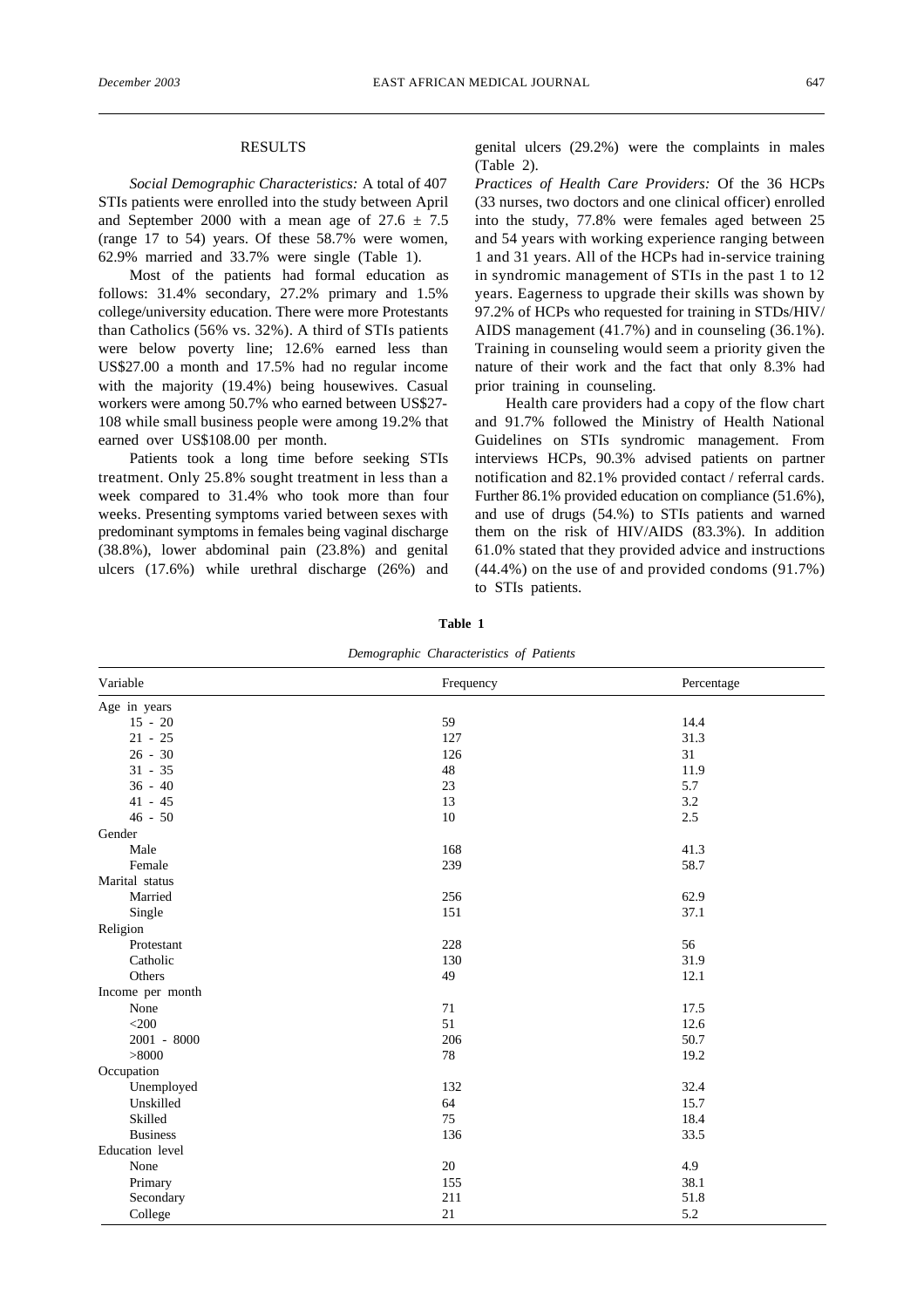# **Table 2**

|                                   | Presenting complaint by gender |            |          |
|-----------------------------------|--------------------------------|------------|----------|
| Presenting STDs Complaint/Symptom | Male $(\%)$                    | Female (%) | P-Value  |
| Urethral Discharge                | 106(26)                        |            |          |
| Vaginal Discharge                 | 0                              | 158(38.8)  |          |
| Genital Ulcer Disease             | 49 (29.2)                      | 42(10.3)   | P > 0.06 |
| Genital Pruritis                  | 24 (18.3)                      | 55 (13.5)  | P > 0.28 |
| Lower abdominal pain              | 14(8.3)                        | 152 (37.3) | P > 0.05 |

\*Some patients presented with multiple symptoms

# **Table 3**

*Health Care Providers and referral practices*

| Attribute of<br>the Respondent                           | Profession of HCPs    |                         |                          |         |
|----------------------------------------------------------|-----------------------|-------------------------|--------------------------|---------|
|                                                          | Doctors $(\%)$        | Nurses $(\%)$           | Clinical officers $(\%)$ | P-value |
| Gender of<br>Patients treated                            |                       |                         |                          |         |
| Male<br>Female                                           | 87 (51.2)<br>4(1.7)   | 20(11.8)<br>229 (96.6)  | 37.1 (63)<br>1.7(4)      | P<0.00  |
| Patients knowledge on diagnosis<br>Yes<br>N <sub>0</sub> | 7(7.7)<br>84 (92.3)   | 212 (85.1)<br>37 (14.9) | 6(9)<br>91 (61)          | p<0.00  |
| Explaining mode of spread<br>Yes<br>N <sub>0</sub>       | 17(18.7)<br>74 (81.3) | 237 (95.2)<br>12(4.8)   | 14(20.9)<br>53 (79.1)    | P<0.00  |
| Drugs issued for partners<br>Yes<br>N <sub>0</sub>       | 1(1.1)<br>90 (98.9)   | 30(12)<br>219 (88)      | 0(0)<br>67 (16.5)        | p<0.01  |
| Partner notification cards issued<br>Yes<br>No           | 3(3.3)<br>88 (96.7)   | 121(48.6)<br>128 (51.4) | 3(4.5)<br>64 (95.5)      | P<0.00  |

# **Table 4**

*Partner notification practices*

| Respondent                             |                 | Partner Notification Practices |           |
|----------------------------------------|-----------------|--------------------------------|-----------|
| Characteristic                         | Referred $(\%)$ | Did not Refer $(\%)$           |           |
| Willingness to bring                   |                 |                                |           |
| partners for treatment                 |                 |                                |           |
| Yes                                    | 67(72.8)        | 179(56.8)                      | P<0.30    |
| N <sub>o</sub>                         | 25(27.2)        | 136(43.2)                      |           |
| Issued drugs                           |                 |                                |           |
| for partners                           |                 |                                |           |
| Yes                                    | 0(0)            | 92(100)                        | P<0.02    |
| N <sub>o</sub>                         | 31(9.8)         | 284(90.2)                      |           |
| Issued partner notification cards      |                 |                                |           |
| Yes                                    | 35(38)          | 92(29.2)                       | P < 0.108 |
| N <sub>0</sub>                         | 57(62)          | 223(70.8)                      |           |
| Respondents with multiple sex partners |                 |                                |           |
| Yes                                    | 15(17.9)        | 106(38.5)                      | P<0.045   |
| No                                     | 69(82.1)        | 169(61.5)                      |           |
| Referral by marital status             |                 |                                |           |
| Single                                 | 16(11.7)        | 121(88.3)                      |           |
| Married                                | 73(28.5)        | 183(71.5)                      | P<0.30    |
| Separated/divorced                     | 3(23.1)         | 10(76.9)                       |           |
| Referral by Counseling                 |                 |                                |           |
| Counseled                              | 67 (72.8)       | 179(56.8)                      | P < 0.06  |
| Not counseled                          | 25 (27.2)       | 136(43.2)                      |           |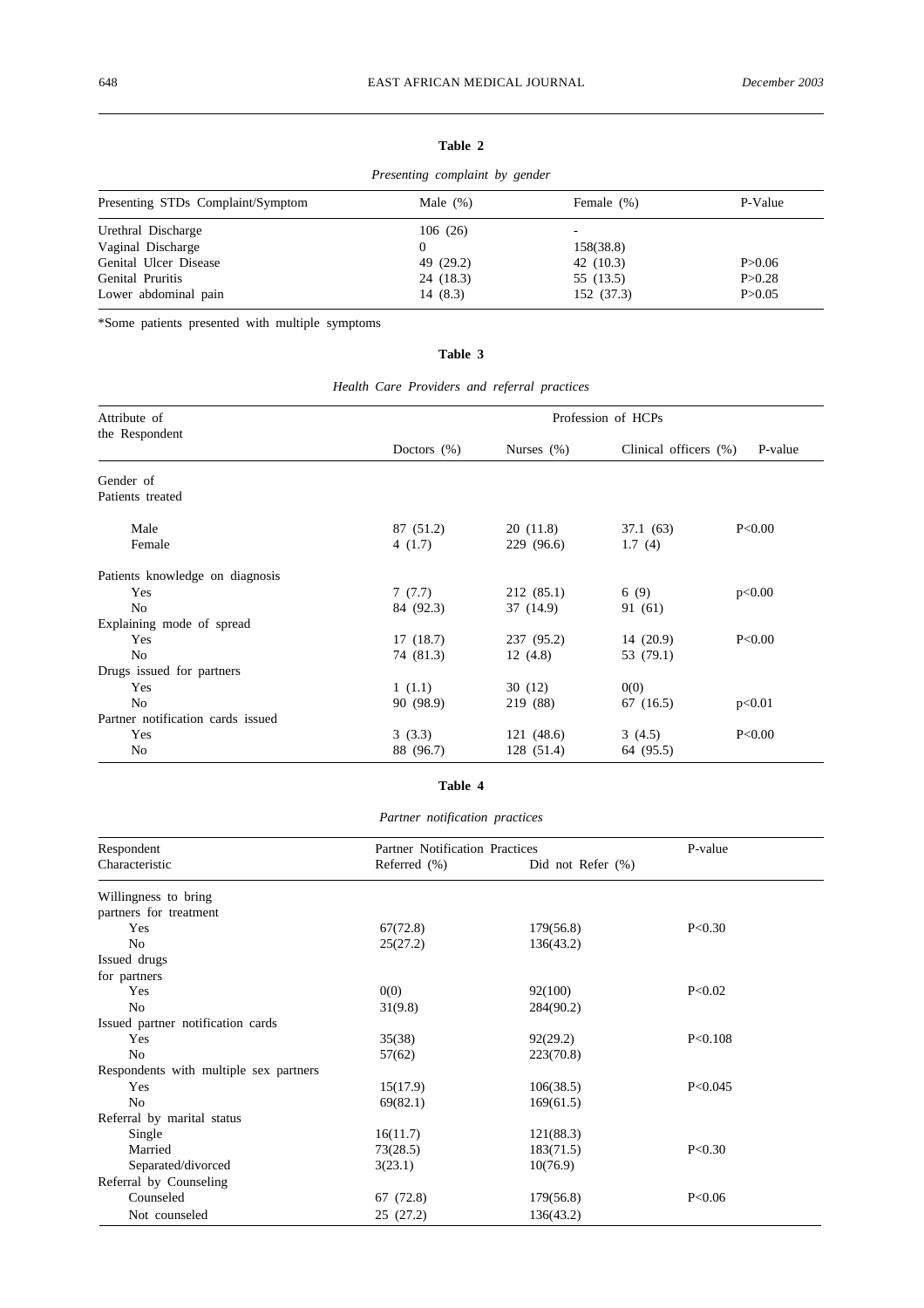## **Table 5**

|                        | Referred       |              | Not Referred |      |
|------------------------|----------------|--------------|--------------|------|
|                        | Frequency      | $\%$         | Frequency    | $\%$ |
| Duration of symptoms   |                |              |              |      |
| Less than one week     | 14             | 13.3         | 91           | 86.7 |
| $1 - 2$ weeks          | 23             | 21.3         | 85           | 78.7 |
| $3 - 4$ weeks          | 11             | 16.7         | 55           | 83.3 |
| Referral by occupation |                |              |              |      |
| Unemployed             | 10             | 10.9         | 29           | 9.2  |
| Housewife              | 28             | 30.4         | 51           | 16.2 |
| Casual                 | 10             | 10.9         | 44           | 14   |
| Skilled artesian       | 8              | 8.7          | 28           | 8.9  |
| CSWs                   |                | 1.1          | 16           | 5.1  |
| <b>Business</b>        | 28             | 30.4         | 91           | 28.9 |
| Student                | 0              | $\mathbf{0}$ | 14           | 4.4  |
| Office                 |                | 7.6          | 32           | 10.2 |
| Others                 | $\overline{0}$ | $\mathbf{0}$ | 10           | 3.2  |
| Total                  | 92             | 22.6         | 315          | 77.4 |

*Referral by duration of symptoms and occupation*

**Table 6**

*Barriers to partner referral*

| Barrier                   | Number of Cases | %    |
|---------------------------|-----------------|------|
| Fear of quarrels          | 46              | 27.7 |
| Fear of violence          |                 | 4.8  |
| Partner out of town       | 74              | 44.6 |
| Casual relationship       | 25              | 15.1 |
| Partner treated elsewhere |                 | 1.8  |

Regarding STIs patients, more (58.5%) male patients consulted doctors and clinic officers who were mostly males while female patients sought treatment from nurses (92.3%) most of whom were females. Of patients interviewed on exit, 68.8% admitted that HCPs had given them health education advice on STIs/HlV, need to refer sexual partners for treatment (83.5%) and warned them against the risk of HIV/AIDS (61.2%). Out of these 55% were informed about the diagnosis of their STIs mode of spread and 65.8% were told about their treatment.

Only a small number of STIs patients had been given condoms (17.7%) and instructions on how to use them (16.5%). Similarly drugs for the sex partners and notification cards were given only to 7.6% and 31.2% of STIs patients respectively (Table 3).

*Partner Referral Practice:* The index cases (84%) formed the bulk of respondents interviewed with 20.6% primary and 2% secondary referral patients. Partner notification was positively correlated with whether one was counseled on the need to referrer partners or not  $(72.8\% \text{ vs } 56.8\%, \text{ p} < 0.006)$  and negatively correlated with having multiple sexual partners (17.9% vs 38.5% p< 0.005) and being issued with drugs for the partners (0.0% vs 9.8%). There was no significant correlation with STIs patient's willingness to bring partner for

treatment, being issued with notification cards, presentation and duration symptoms, occupation and marital status. Housewives were more likely to be referred (30.4% vs 16.2%) probably because their sex partners are known and concerned about getting reinfected.

Table 6 summarises the reasons given by STIs patients for not referring their sexual partners for treatment. Barriers to partner notification included partners being out of town 44.6%, fear of quarrels and violence from partners 32.5% and causal partners 15.1% whose contacts were unknown to the STIs patients.

#### DISCUSSION

In this study three factors that influence partner notification are compared; practice of STIs patients, practice of health care providers, barriers to notification, and partner referral rate. Over a third of the respondents took more than four weeks before seeking treatment. High generation rate from individuals with high rate of sex partner change and long duration of illness before treatment are responsible for maintaining STIs rates in a community $(3)$ .

More than half of the men in this study reported having multiple sex partners during the symptomatic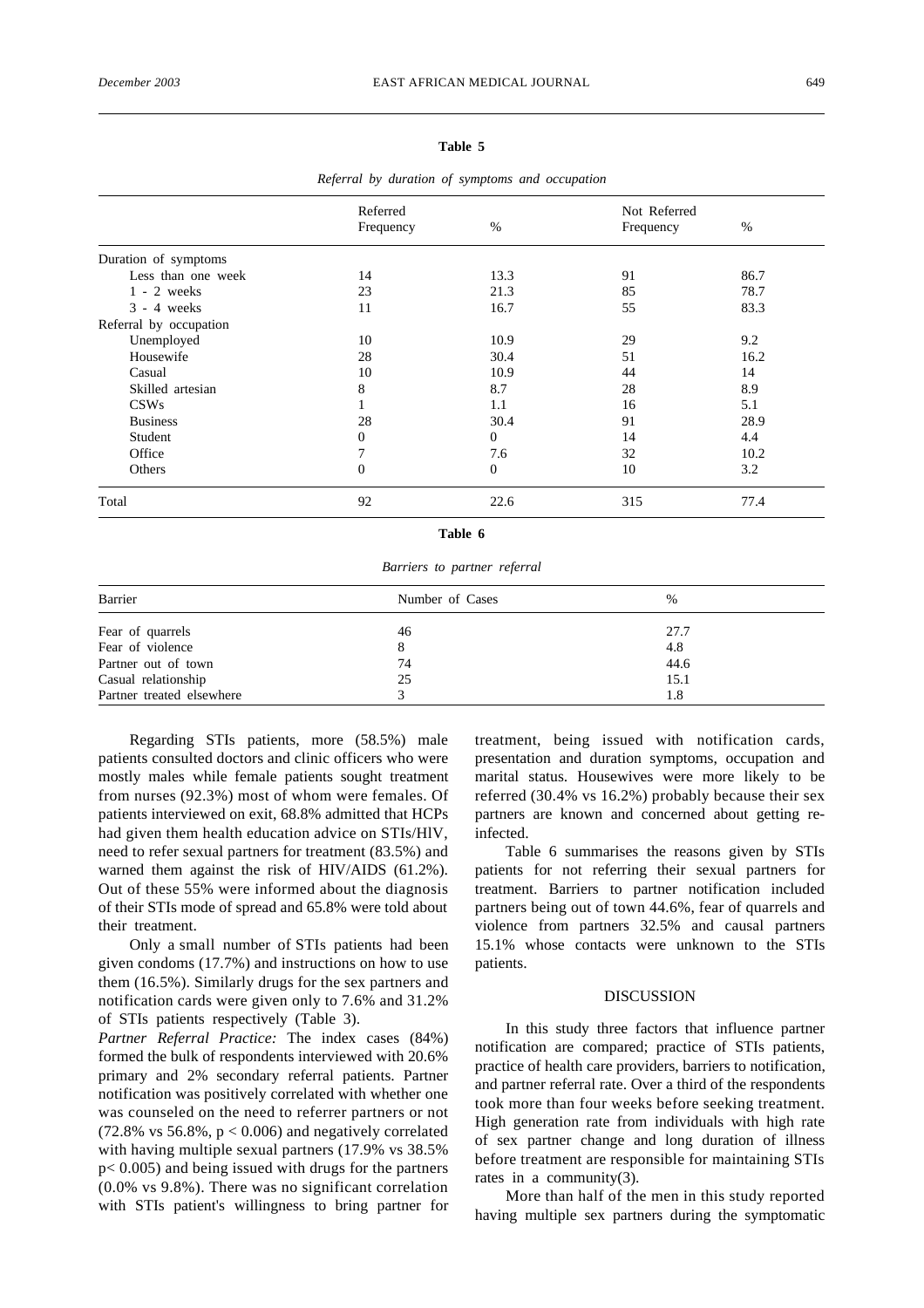period. The practice was most common among married men (51.1%) in 71 cases. This implies that married men who did not refer all partners continue infecting and being re-infected by sexual partners thus maintaining STIs in the community and creating resistance to therapeutic substances(7,8). Untreated partners continue to serve as a reservoir for pathogenic organisms, such scenario complicates prevention and control of STI(5,9). Since the Kenyan law is silent on STIs treatment in the general population individuals take personal decisions as to when, where and how to seek treatment.

The nature of infection influences the time to seek treatment(10). Patients with short incubation period such as gonorrhoea and chlamydia presented themselves in less than a week compared to those with genital ulcer diseases (syphilis and chancroid) who presented after four weeks. A patient presenting with discharge experiences discomfort in the early stage of the disease either during micturation or during sexual intercourse, prompting him/her to seek medical care almost immediately. Majority of patients who were referred by index cases were asymptomatic with non-specific signs and symptoms such as backache (40.5%), headache and fever (38.3%).

Alternative strategies of educating patients on control and prevention of STls are needed, especially on partner notification. When respondents were asked to give suggestions on methods that can be utilized to improve notification, 37.8% did not offer any suggestions, and 1.2% pointed out that men should be targeted because of having multiple sex partners and frequenting commercial sex workers. Encouraging voluntary counseling and testing for STIs/HIV/AIDS which, can reduce STIs caseload in communities has been proven feasible in the prevention and control of STls(11).

Training of health care providers can increase knowledge and skills significantly, and improve control and prevention of STDs/HIV/AIDS. The effectiveness of training HCPs in syndromic management is confirmed in the study, by the knowledge and practices exhibited by HCPs. Pre-service and continuous medical education is essential for the health care providers to perform their duties effectively. However, training must be accompanied by appropriate supplies and effective supervision.

Although the counseling component in syndromic STIs management does not stipulate precise topics to be covered in STIs education, the counseling strategy has been shown to improve referral. In this study a significant number (72.8%) of STIs patients referred their sex partners following counseling session by the HCPs compared to those who did not refer. Referral can be enhanced further when HCPs address specific key topics during the counseling sessions(9,12). Although partner notification is an essential tool in prevention and control of sexually transmitted infections, it is difficult for people to notify their sexual partners unless they are well informed about diagnosis, mode of transmission and the need to treat all partners.

Partner notification can be an effective tool in STIs management if barriers are identified and removed. As have been shown in the other studies(13), majority of respondents were willing to refer their partners for treatment. Due to time limitation it was not possible to ascertain whether or not partners were eventually treated at the same clinic or elsewhere. Various reasons were given by those who could not refer their partners included: 44.6% partners were out of town, 32.7% fear of quarrels and violence, and 15.1% casual partners. Of particular public health interest and concern are claims that partners were either out of town or of unknown address who could not be contacted and therefore continued to spread infections. These findings indicate that individuals are not ready to accept the responsibilities concerning the STIs problem; instead patients give reasons that justify their actions. Such behaviour help individuals cope with the problem without necessarily solving the root cause, this may explain the explosive prevalence of STIs/HIV/AIDS in Kenya(14). In such circumstance health care providers should be mandated to notify contact partners directly without consent of the infected persons. There is need for long- term follow up studies of STIs/HIV/AIDS patients in order to establish other factors that hinder notification such as cultural beliefs and values.

Partner notification used alone may not be an effective tool in prevention and control of STls. These results compare well with other studies, which shows that partner notification alone cannot be an effective tool in control of STIs(15-17). Alternative strategies are therefore needed to compliment partner referral.

#### REFERENCES

- l. World Health Organization Consultation Document. Global programme on AIDS; Estimated Surveillance report. 1989; **22:**117-212.
- 2. Frances, M., Rebecca, F. and Anne, M. The role and effectiveness of partner notification in STD control. S*exually Trans. Dis.* published report, University of London Medical School. 1996; **28:**247-252.
- 3. Katz, B. P., Caine, V. A., and Jones, R. B. Evaluation of field follow up in a sexually transmitted clinic for patients with Neisseria Gonorrhoea and Chlamydia Trachomatis. S*exually Trans. Dis.* 1992; **19:**99-103.
- 4. Moses, S., Muia, K., Bloodly, J. E. Sexual behavior in Kenya: Implications of sexually transmitted disease transmissions and control. *Social Sci. Med. J.* 1994; **39:**1649-1656.
- 5. Faxelid, E., Tembo, G., and Ndulo, J. Individual counseling with Sexually Transmitted Diseases. A way to improve partner notification on Zambian setting. *Sexually Trans. Dis*. 1996; **23:** 289-292.
- 6. Gichangi, P., Achola, J., Bwayo, J. J. and Kigondu, C. Partner notification of pregnant women infected with syphilis in Nairobi, Kenya. *International J. STD and AIDS*. 2000;**1:**257-261.
- 7. Chowdhury, S. N., Gomes, J. V., and Hossanin, S. M. Strengthening STD services for men in an urban clinic based program. *Population Council.* 1997 Jun. Xii.40.